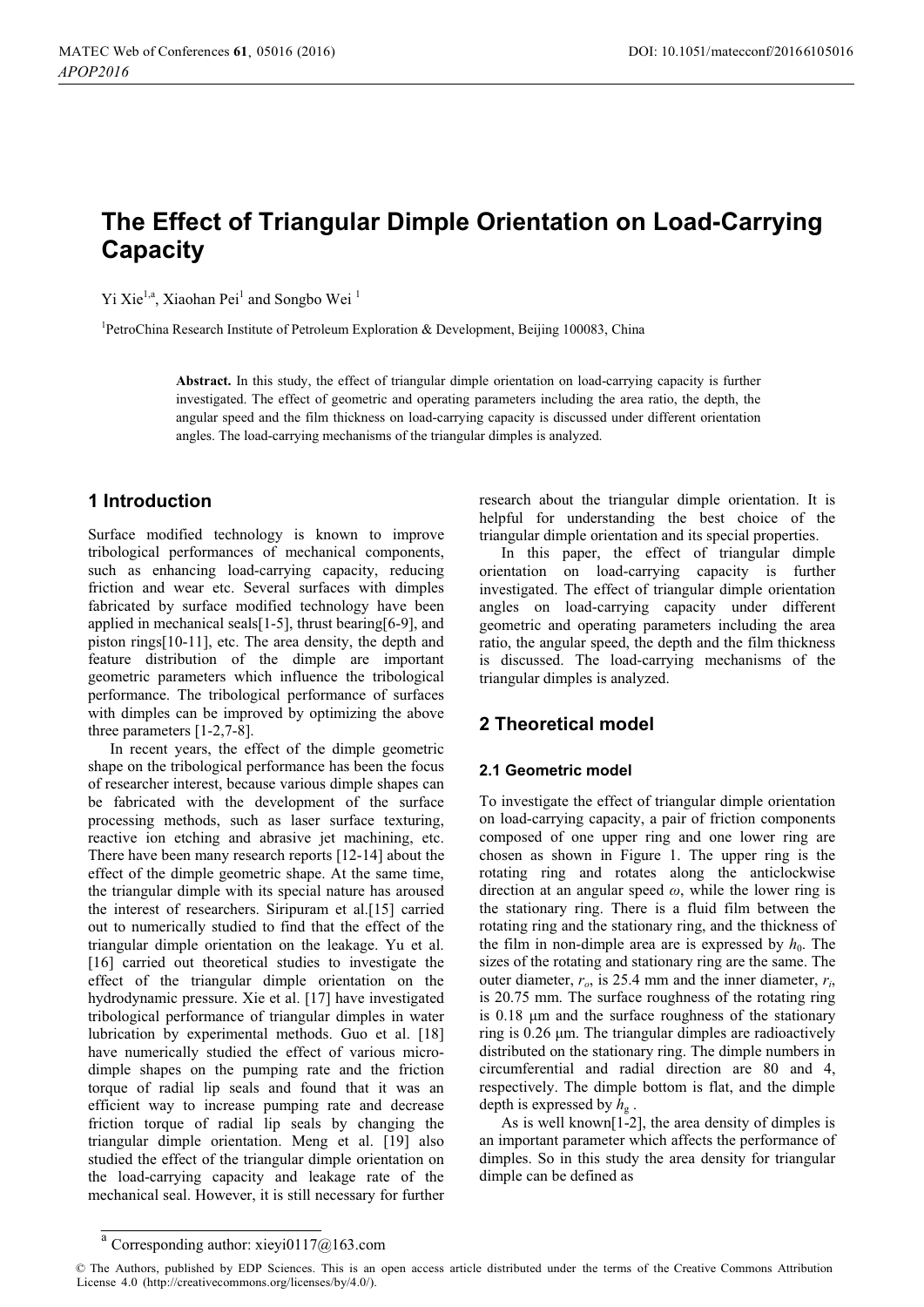$$
S_{\rm p} = \frac{A_{\rm p}}{A} = \frac{n_{\rm r} n_{\rm c} ab}{2\pi (r_{\rm o}^2 - r_{\rm i}^2)}
$$
 (1)

where  $A_p$  is the total dimple area,  $A$  is the total surface area,  $n_r$  is the dimple number in circumferential direction, *nc* is the dimple number in radial direction, *a* is the bottom of the triangular dimple, *b* is the height of the triangular dimple.

The inclination of the triangular dimple is described by an orientation angle,  $\alpha$ , which is shown in Figure 1. The shape dimension parameter,  $\gamma$ , can be described by the ratio of the height to the bottom length in the following

$$
\gamma = \frac{b}{a} \tag{2}
$$

The nominal film thickness equation can be expressed in the following:

$$
h(x, y) = \begin{cases} h_0 + h_g & (x, y) \in \text{dimple area} \\ h_0 & \text{else} \end{cases}
$$
 (3)

where *x* and *y* are the coordinates in the surface with triangular dimple.



**Figure 1.** Structure schematic of a pair of friction with triangular dimples.

#### **2.2 Mathematical model**

In this study, the fluid between the rotating ring and the stationary ring is assumed to be laminar, incompressible Newtonian fluid. The hydrodynamic pressure can be solved by the Reynolds equation. According to the average flow model proposed by Patir and Cheng [20- 21], the Reynolds equation which satisfies the mass conservation can be written in the Cartesian coordinate in the following:

$$
\frac{\partial}{\partial x}\left(\phi_x \frac{\rho h^3}{12\mu} \frac{\partial p}{\partial x}\right) + \frac{\partial}{\partial y}\left(\phi_y \frac{\rho h^3}{12\mu} \frac{\partial p}{\partial y}\right) =
$$
\n
$$
\frac{\partial}{\partial x}\left[\frac{U}{2}\rho\left(h_r + \sigma\phi_s\right)\right] + \frac{\partial}{\partial y}\left[\frac{V}{2}\rho\left(h_r + \sigma\phi_s\right)\right] + \frac{\partial(\rho h_r)}{\partial t} \tag{4}
$$

where *p* is the hydrodynamic pressure;  $h<sub>T</sub>$  is the average local film thickness; *U* and *V* are respectively the speeds of the rotating ring in the *x* and *y* directions;  $\phi$ .

and  $\phi$ <sub>v</sub> are respectively the pressure flow factors in the *x* and *y* directions;  $\phi$ , is the shear flow factor.  $\rho$  and  $\mu$  are the viscosity and density of the fluid film. In the process of numerical simulation, the effect of the squeeze is not taken into account, so the squeeze term,  $\partial h_r / \partial t$ , is neglected.

#### **2.3 Boundary condition**

The periodic boundary condition and the boundary condition at the inner and outer diameters in computational domain are given by

$$
p_{\theta} = p_{\theta^+} \tag{5}
$$

where  $\theta$ - is the initial boundary of triangular dimple column, and  $\theta$ + is the final boundary of triangular dimple column.

The fluid pressure at the inner and outer diameters is assumed to be constant, so the boundary condition at the inner and outer diameters can be given by

$$
\begin{cases}\np(\sqrt{x^2 + y^2} = r_0) = p_0 \\
p(\sqrt{x^2 + y^2} = r_i) = p_i\n\end{cases}
$$
\n(6)

where  $p_0$  is the outside pressure and  $p_i$  is the inside pressure.

It is known that when the fluid local pressure falls below the cavitation pressure in operation, the fluid film will rupture and the cavitation occurs. It is very necessary to use an appropriate boundary condition for the cavitation problem. In the present, there are three boundary conditions: the half-Sommerfeld boundary condition, the Reynolds boundary condition and the JFO boundary condition. The JFO boundary condition which satisfies the mass conservative law is considered as an accurate method for handling the cavitation problem [22- 23]. Therefore, the method in this study is based on the FEM proposed by Kumar and Booker [24]. The basic assumptions for the fluid film are: 1) the fluid film consists of the bi-phase lubricant mixture, including liquid and vapor or gas; 2) the liquid in full film zones is assumed to be incompressible, while the gas/vapor in the cavitation zones is assumed to be compressible with zero bulk modulus; 3) the density and the viscosity of gas/vapor in the cavitation zones are assumed to be zero. According to the basic assumptions, the relationship of the local viscosity and density of the bi-phase mixture can be shown in the following

$$
\mu/\mu_{\text{liq}} = \rho/\rho_{\text{liq}} \tag{7}
$$

where  $0 \le \rho \le \rho_{\text{liq}}$ ,  $0 \le \mu \le \mu_{\text{liq}}$ .  $\rho$  and  $\mu$  are the viscosity and density of the bi-phase mixture.  $\rho_{\text{liq}}$  and  $\mu_{\text{liq}}$  are the density and the viscosity of the liquid in full film zones.

#### **2.4 Dimensionless form**

Under the above basic assumptions, a dimensionless form equation is expressed in the following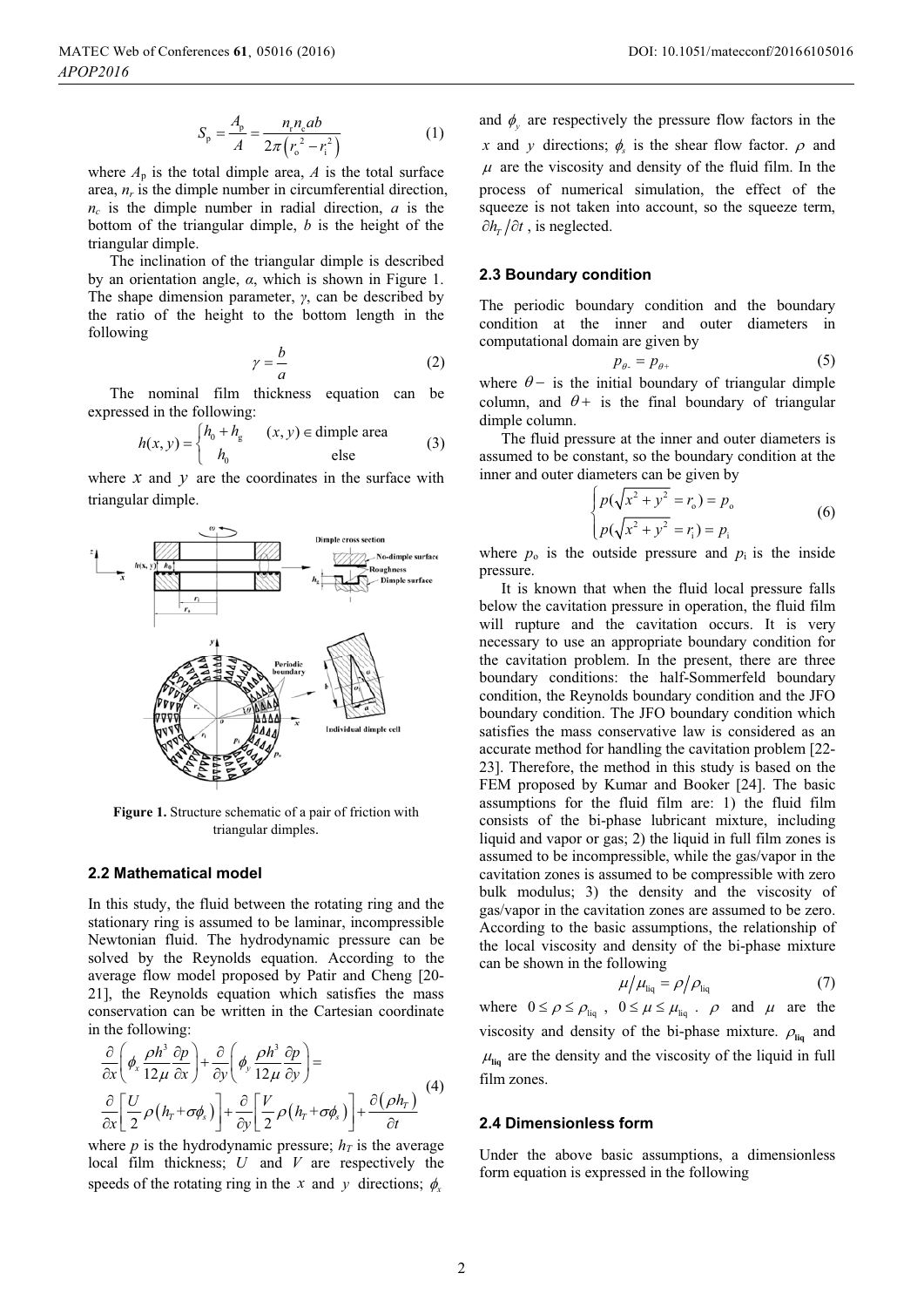$$
\frac{\partial}{\partial x^*} \left( \phi_x h^{*3} \frac{\partial p^*}{\partial x^*} \right) + \frac{\partial}{\partial y^*} \left( \phi_y h^{*3} \frac{\partial p^*}{\partial y^*} \right) =
$$
\n
$$
\Lambda \left\{ \frac{\partial}{\partial x^*} \left[ U^* \rho^* \left( h_r^* + \phi_s \right) \right] + \frac{\partial}{\partial y^*} \left[ V^* \rho^* \left( h_r^* + \phi_s \right) \right] \right\} + 2h_r^* \frac{\partial \rho^*}{\partial t} \qquad (8)
$$

The dimensionless terms in Eq. 8 are defined as follows

$$
x^* = \frac{x}{r_i}, \ y^* = \frac{y}{r_i}, \ U^* = \frac{U}{r_i}, \ V^* = \frac{V}{r_i}, \ h^* = \frac{h}{\sigma}, \ p^* = \frac{p}{p_i},
$$
  

$$
\rho^* = \frac{\rho}{\rho_{liq}}, \ h_r^* = \frac{h_r}{\sigma} = \frac{h^*}{2} \left[ 1 + erf(\frac{h^*}{\sqrt{2}}) \right] + \frac{1}{\sqrt{2\pi}} e^{-\frac{h'^2}{2}},
$$
  

$$
\Lambda = \frac{6\mu_{liq}r_i^2}{p_i\sigma^2}
$$

The dimensionless hydrodynamic pressure  $p^*$  can be obtained by solving Eq. 8. The validity of the present method has been verified in ref.[25].

The dimensionless load-carrying capacity F can be expressed in the following

$$
F = \iint\limits_A p^* dA \tag{9}
$$

## **3 Results and discussion**

The following operating parameters and geometrical parameters are used in this study: outside pressure  $p_0$ =0.1 MPa, inside pressure  $p_1$ =0.1 MPa, cavitation pressure  $p_c$ =0.09 MPa, film thickness  $h_0$ =5  $\mu$ m, angular speed  $\omega$ =1000 rpm, viscosity of the liquid  $\mu_{\text{liq}}$ =0.001 Pa.s, dimple depth  $h_g=10 \mu m$ , area density  $S_p=20\%$ , ratio of the height to the bottom length  $\gamma=0.866$ . The parameters will be constant unless they are discussed.



Figure 2. Effect of orientation angles: (a) different area ratios; (b) different dimple depths; (c) different angular speeds; (d) different film thicknesses.

#### **3.1 Effect of orientation angles under different area ratios**

Figure 2(a) shows the effect of orientation angles under different area ratios. It can be seen that *F* is dependent on the orientation angles. The *F* value shows periodic variation with alteration of  $\alpha$ . So the variation of  $F$  value with  $\alpha$  can be divided into three periods:  $0^{\circ}$  ~ 120°; 120~240°; 240~360°. The maximum values of  $F$  appear in 90°, 210°, 330°, and the minimum values of *F* appear in 30°, 150°, 270° in three periods. So a conclusion can be found that the *F* could be improved by changing the orientation angles of regular triangular dimple in a period. Furthermore, the value of *F* is different under the same orientation angle when the area density is different. The larger the value of area density is, the larger the value of  $F$  is. In Figure 2(a), when the orientation angles are 90°, 210°, 330° and the area density is 20%, the values of *F* are maximum. So the result shows that the effect of orientation angles on the *F* is obvious when the area ratio is large.

#### **3.2 Effect of orientation angles under different depths**

Figure 2(b) shows the effect of orientation angles under different dimple depths. It can be also seen that *F* is dependent on the orientation angles under different dimple depths. The effect of orientation angles on the *F* is obvious at a dimple depth and *F* could be improved by changing the orientation angles of regular triangular dimple. It is indicated that the maximum values of *F*  appear in the dimple depth  $h<sub>g</sub>=5$  µm and orientation angle  $\alpha$ =90°, 210°, 330°.

### **3.3 Effect of orientation angles under different angular speeds**

Figure 2(c) shows the effect of orientation angles under different angular speeds. It can be also seen that *F* is dependent on the orientation angles under different angular speeds. The effect of orientation angles on the *F* is obvious at an angular speed and *F* could be improved by changing the orientation angles of regular triangular dimple. But when the angular speed is increased gradually, the incensement rate of *F* value become small. It is indicated that the effect of the angular speed variation on  $F$  is little at an orientation angle when the angular speed is up to 2000 rpm.

#### **3.4 Effect of orientation angles under different film thicknesses**

Figure 2(d) shows the effect of orientation angles under different film thicknesses. It can be also seen that *F* is dependent on the orientation angles under different film thicknesses. The effect of orientation angles on the *F* is obvious at a film thickness and *F* could be improved by changing the orientation angles of regular triangular dimple. Furthermore, the value of *F* is different under the same orientation angle when the film thickness is different. The smaller the value of film thickness is, the larger the value of *F* is.